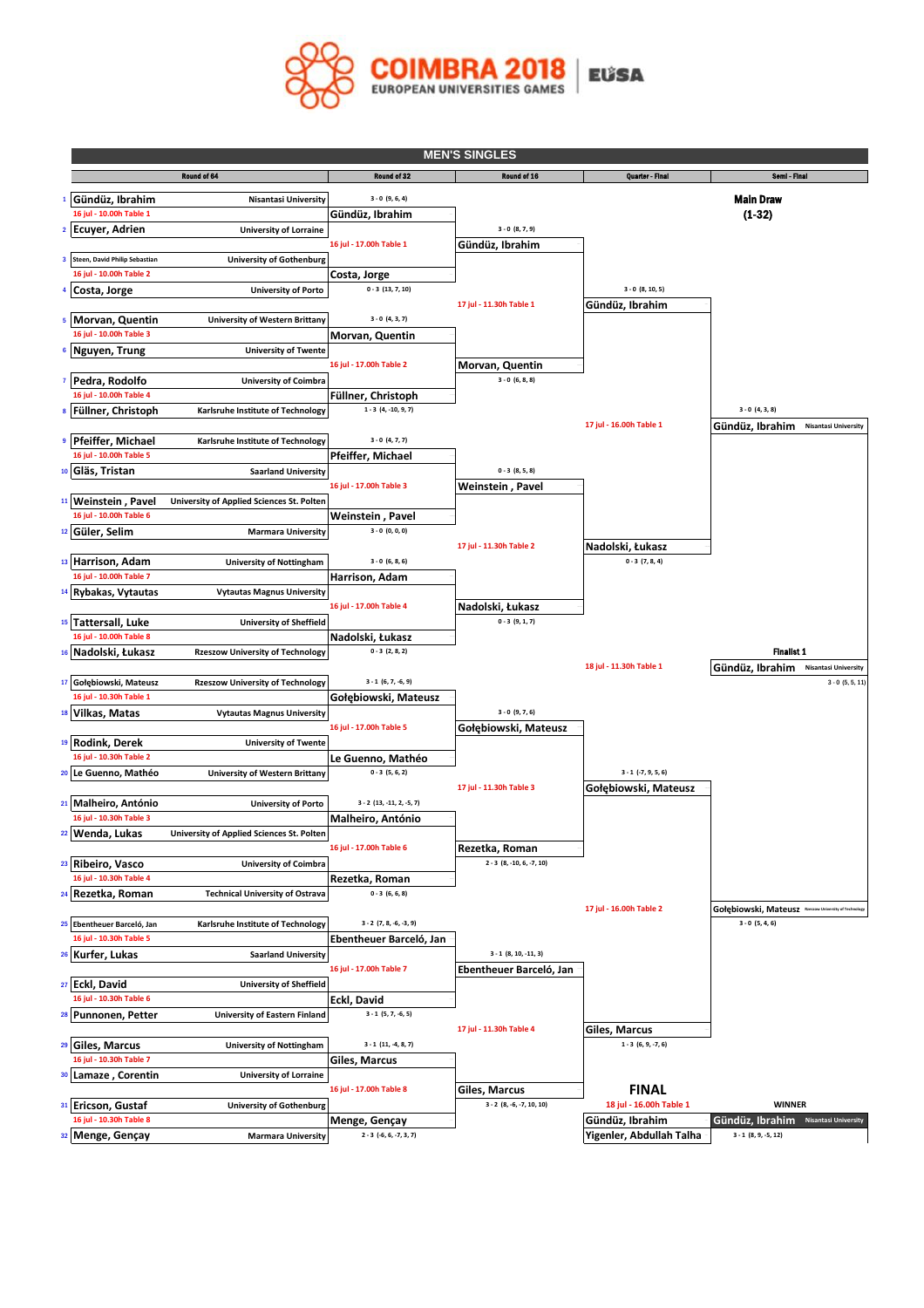

|                                                  | Round of 64                               | Round of 32                 | Round of 16              | <b>Quarter - Final</b>                                  | Semi - Final                                  |
|--------------------------------------------------|-------------------------------------------|-----------------------------|--------------------------|---------------------------------------------------------|-----------------------------------------------|
|                                                  |                                           |                             |                          |                                                         |                                               |
|                                                  | Round of 64                               | Round of 32                 | Round of 16              | <b>Quarter - Final</b>                                  | Semi - Final                                  |
|                                                  |                                           |                             |                          |                                                         |                                               |
|                                                  |                                           |                             |                          |                                                         |                                               |
| 33 Bajger, Ondrej                                | <b>Technical University of Ostrava</b>    | $3 - 0$ (11, 9, 10)         |                          |                                                         | <b>Main Draw</b>                              |
| 16 jul - 11.00h Table 1                          |                                           | Bajger, Ondrej              |                          |                                                         | $(33 - 64)$                                   |
| 34 Navickas, Ignas                               | <b>Vytautas Magnus University</b>         |                             | $3 - 0$ (10, 4, 5)       |                                                         |                                               |
|                                                  |                                           | 16 jul - 17.30h Table 1     | Bajger, Ondrej           |                                                         |                                               |
| 35 Mandl, Marius                                 | University of Applied Sciences St. Polten |                             |                          |                                                         |                                               |
| 16 jul - 11.00h Table 2                          |                                           | <b>Mandl</b> , Marius       |                          |                                                         |                                               |
| 36 Saillour, Corentin                            | <b>University of Western Brittany</b>     | $3 - 2 (8, -9, 5, -8, 9)$   |                          | $3 - 0 (8, 5, 7)$                                       |                                               |
|                                                  |                                           |                             | 17 jul - 11.30h Table 5  | Bajger, Ondrej                                          |                                               |
| 37 Pulkkinen, Jyri                               | University of Eastern Finland             | $3 - 0 (7, 4, 8)$           |                          |                                                         |                                               |
| 16 jul - 11.00h Table 3                          |                                           | Pulkkinen, Jyri             |                          |                                                         |                                               |
| 38 Oliveira, Dinis                               | <b>University of Coimbra</b>              |                             |                          |                                                         |                                               |
|                                                  |                                           | 16 jul - 17.30h Table 2     | Pulkkinen, Jyri          |                                                         |                                               |
| <sup>39</sup> Denby, Timothy                     | <b>University of Sheffield</b>            |                             |                          |                                                         |                                               |
| 16 jul - 11.00h Table 4                          |                                           | Schmid, Jakob               |                          |                                                         |                                               |
| 40 Schmid, Jakob                                 | Karlsruhe Institute of Technology         | $2 - 3$ $(-8, 9, 9, -2, 9)$ |                          |                                                         | $3 - 0 (5, 4, 6)$                             |
|                                                  |                                           |                             |                          | 17 jul - 16.00h Table 3                                 | <b>Technical University of Ostra</b>          |
|                                                  |                                           |                             |                          |                                                         | Bajger, Ondrej                                |
| 41 Czernik, Mateusz                              | <b>Rzeszow University of Technology</b>   | $0 - 3 (0, 0, 0)$           |                          |                                                         |                                               |
| 16 jul - 11.00h Table 5                          |                                           | Gündüz, Ziver               |                          |                                                         |                                               |
| Gündüz, Ziver<br>42                              | <b>Nisantasi University</b>               |                             | $3 - 1 (5, 4, -9, 2)$    |                                                         |                                               |
|                                                  |                                           | 16 jul - 17.30h Table 3     | Gündüz, Ziver            |                                                         |                                               |
| <b>Tromer, Stephan</b><br>43                     | <b>University of Twente</b>               |                             |                          |                                                         |                                               |
| 16 jul - 11.00h Table 6                          |                                           | Tromer, Stephan             |                          |                                                         |                                               |
| Pilkington, Joseph                               | <b>University of Nottingham</b>           | $3 - 0 (9, 7, 5)$           |                          |                                                         |                                               |
|                                                  |                                           |                             | 17 jul - 11.30h Table 6  | Gündüz, Ziver                                           |                                               |
| 45 Amorim, Gonçalo                               | <b>University of Porto</b>                | $1 - 3$ (-8, 6, 8, 3)       |                          | $3 - 0 (6, 8, 4)$                                       |                                               |
| 16 jul - 11.00h Table 7                          |                                           | Lindkvist, Marcus Nils      |                          |                                                         |                                               |
| <b>Lindkvist, Marcus Nils</b><br>46              | <b>University of Gothenburg</b>           |                             |                          |                                                         |                                               |
|                                                  |                                           | 16 jul - 17.30h Table 4     | Gül, Ali Afşin           |                                                         |                                               |
| Brusenbauch, Jean Nicolas<br>47                  | <b>Saarland University</b>                |                             | $0 - 3(4, 7, 3)$         |                                                         |                                               |
| 16 jul - 11.00h Table 8                          |                                           | Gül, Ali Afşin              |                          |                                                         |                                               |
| Gül, Ali Afşin<br>48                             | <b>Marmara University</b>                 | $1 - 3 (-7, 4, 1, 5)$       |                          |                                                         | <b>Finalist 2</b>                             |
|                                                  |                                           |                             |                          | 18 jul - 11.30h Table 2                                 | Yigenler, Abdullah Talha Nisantasi University |
| 49 Cyrnek, Piotr                                 | <b>Rzeszow University of Technology</b>   |                             |                          |                                                         | $0 - 3 (7, 11, 4)$                            |
| 16 jul - 11.30h Table 1                          |                                           | Cyrnek, Piotr               |                          |                                                         |                                               |
| 50 Jangvik, Emil Jonas Helge                     |                                           |                             | $3 - 0 (5, 9, 5)$        |                                                         |                                               |
|                                                  | <b>University of Gothenburg</b>           | 16 jul - 17.30h Table 5     |                          |                                                         |                                               |
|                                                  |                                           |                             | Cyrnek, Piotr            |                                                         |                                               |
| 51 Schmitt, Maximilian                           | <b>Saarland University</b>                |                             |                          |                                                         |                                               |
| 16 jul - 11.30h Table 2                          |                                           | Polat, Turgut               |                          |                                                         |                                               |
| 52 Polat, Turgut                                 | <b>Marmara University</b>                 | $0 - 3(2, 6, 8)$            |                          | $2 - 3$ (10, 7, -4, -6, 10)                             |                                               |
|                                                  |                                           |                             | 17 jul - 11.30h Table 7  | Neves, João                                             |                                               |
| 53 Neves, João                                   | <b>University of Porto</b>                | $3 - 0 (0, 0, 0)$           |                          |                                                         |                                               |
| 16 jul - 11.30h Table 3                          |                                           | Neves, João                 |                          |                                                         |                                               |
| Camões Pessoa, Tiago André<br>54                 | <b>University of Coimbra</b>              |                             |                          |                                                         |                                               |
|                                                  |                                           | 16 jul - 17.30h Table 6     | Neves, João              |                                                         |                                               |
| 55 Chan, Kin Fung                                | <b>University of Sheffield</b>            |                             | $3 - 1$ (-9, 6, 8, 7)    |                                                         |                                               |
| 16 jul - 11.30h Table 4                          |                                           | Chan, Kin Fung              |                          |                                                         |                                               |
| Mugele, Luis<br>56                               | Karlsruhe Institute of Technology         | $3 - 0 (6, 7, 4)$           |                          |                                                         |                                               |
|                                                  |                                           |                             |                          | 17 jul - 16.00h Table 4                                 | Yigenler, Abdullah Talha Nisantasi University |
| 57 Benes, Michal                                 | <b>Technical University of Ostrava</b>    | $3 - 0 (5, 4, 7)$           |                          |                                                         | $0 - 3(6, 6, 8)$                              |
| 16 jul - 11.30h Table 5                          |                                           | Benes, Michal               |                          |                                                         |                                               |
| <b>Berhard, Nico</b><br>58                       | <b>Saarland University</b>                |                             | $3 - 0 (8, 11, 5)$       |                                                         |                                               |
|                                                  |                                           | 16 jul - 17.30h Table 7     | <b>Benes, Michal</b>     |                                                         |                                               |
| 59 Mincevicius, Ernestas                         | <b>Vytautas Magnus University</b>         |                             |                          |                                                         |                                               |
| 16 jul - 11.30h Table 6                          |                                           | Mincevicius, Ernestas       |                          |                                                         |                                               |
| 60<br>Nousiainen, Jouni                          | <b>University of Eastern Finland</b>      | $3 - 0 (5, 7, 9)$           |                          |                                                         |                                               |
|                                                  |                                           |                             | 17 jul - 11.30h Table 8  |                                                         |                                               |
|                                                  |                                           |                             |                          | Yigenler, Abdullah Talha<br>$2 - 3$ $(-8, -9, 9, 9, 7)$ |                                               |
| 61 Achampong, Gabriel<br>16 jul - 11.30h Table 7 | <b>University of Nottingham</b>           | $3 - 1$ $(4, 8, -6, 9)$     |                          |                                                         |                                               |
|                                                  |                                           | Achampong, Gabriel          |                          |                                                         |                                               |
| <b>BOURG, Maxime</b><br>62                       | <b>University of Lorraine</b>             |                             |                          |                                                         |                                               |
|                                                  |                                           | 16 jul - 17.30h Table 8     | Yigenler, Abdullah Talha |                                                         |                                               |
| 63 Heemskerk, Martijn                            | <b>University of Twente</b>               |                             | $0 - 3(1, 7, 5)$         |                                                         |                                               |
| 16 jul - 11.30h Table 8                          |                                           | Yigenler, Abdullah Talha    |                          |                                                         |                                               |
| Yigenler, Abdullah Talha<br>64                   | <b>Nisantasi University</b>               | $0 - 3(3, 2, 3)$            |                          |                                                         |                                               |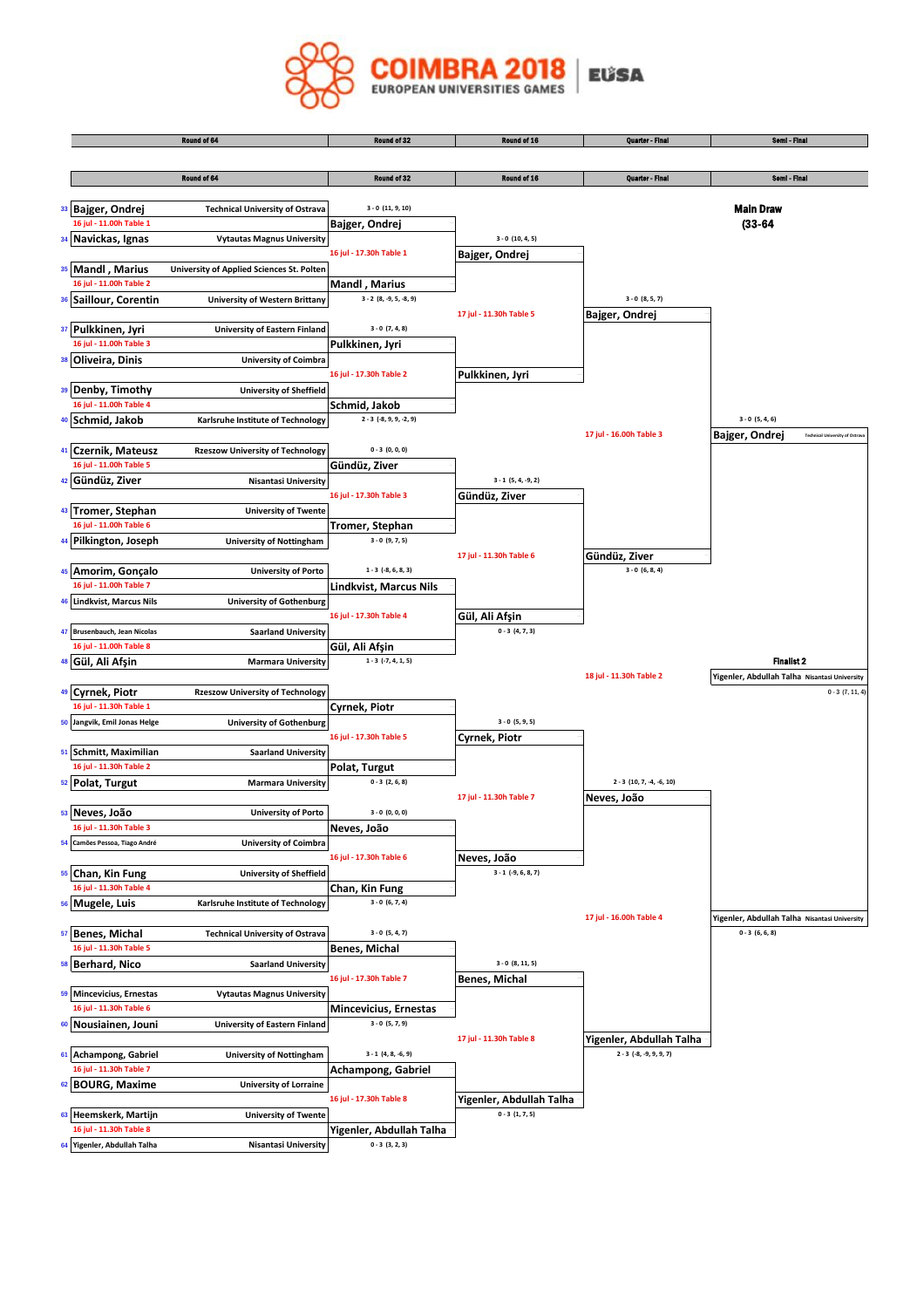

|   |                                                          |                                                         |                                                  | <b>WOMEN'S SINGLES</b>                     |                                               |                                                                       |  |  |
|---|----------------------------------------------------------|---------------------------------------------------------|--------------------------------------------------|--------------------------------------------|-----------------------------------------------|-----------------------------------------------------------------------|--|--|
|   |                                                          | Round of 64                                             | Round of 32                                      | Round of 16                                | Quarter - Final                               | Semi - Final                                                          |  |  |
|   |                                                          | Kusińska, Klaudia Jan Dlugosz University in Czestochowa |                                                  |                                            |                                               | Main Draw                                                             |  |  |
|   |                                                          |                                                         | Kusińska, Klaudia                                |                                            |                                               | $(1-32)$                                                              |  |  |
|   | $2$ Bye                                                  | 0                                                       |                                                  | $3 - 1$ (-7, 7, 12, 1)                     |                                               |                                                                       |  |  |
|   |                                                          |                                                         | 16 jul - 16.00h Table 1                          | Kusińska, Klaudia                          |                                               |                                                                       |  |  |
| 3 | Berchtold, Magda-Lena<br>16 jul - 12.00h Table 1         | <b>Technical University of Munich</b>                   |                                                  |                                            |                                               |                                                                       |  |  |
|   | <b>Gielings, Romy</b>                                    | University of Wageningen                                | Berchtold, Magda-Lena<br>$3 - 1$ $(8, 8, -9, 5)$ |                                            | $3 - 0 (7, 8, 7)$                             |                                                                       |  |  |
|   |                                                          |                                                         |                                                  | 17 jul - 12.00h Table 1                    | Kusińska, Klaudia                             |                                                                       |  |  |
| 5 | Hessenthaler, Kathrin                                    | Karlsruhe Institute of Technology                       |                                                  |                                            |                                               |                                                                       |  |  |
|   |                                                          |                                                         | Hessenthaler, Kathrin                            |                                            |                                               |                                                                       |  |  |
|   | 6 Bye                                                    | 0                                                       | 16 jul - 16.00h Table 2                          |                                            |                                               |                                                                       |  |  |
|   | <b>Bye</b>                                               | 0                                                       |                                                  | Hessenthaler, Kathrin<br>$3 - 0 (4, 9, 2)$ |                                               |                                                                       |  |  |
|   |                                                          |                                                         | Kavaliunaite, Monika                             |                                            |                                               |                                                                       |  |  |
| 8 | Kavaliunaite, Monika                                     | <b>Vytautas Magnus University</b>                       |                                                  |                                            |                                               | $2 - 3$ (-9, 4, 4, -5, 7)                                             |  |  |
|   |                                                          |                                                         |                                                  |                                            | 17 jul - 16.30h Table 1                       | Ślifirczyk, Katarzyna University of Warsaw                            |  |  |
|   | Jukic, Martina                                           | <b>University North</b>                                 |                                                  |                                            |                                               |                                                                       |  |  |
|   | <sup>10</sup> Bye                                        | 0                                                       | Jukic, Martina                                   | $3 - 0 (5, 1, 6)$                          |                                               |                                                                       |  |  |
|   |                                                          |                                                         | 16 jul - 16.00h Table 3                          | Jukic, Martina                             |                                               |                                                                       |  |  |
|   | <sup>11</sup> Bye                                        | O                                                       |                                                  |                                            |                                               |                                                                       |  |  |
|   |                                                          |                                                         | Costa, Sara                                      |                                            |                                               |                                                                       |  |  |
|   | <sup>12</sup> Costa, Sara                                | <b>University of Porto</b>                              |                                                  |                                            |                                               |                                                                       |  |  |
|   | 13 Gouressy, Hadidiatou                                  |                                                         | $0 - 3 (9, 3, 4)$                                | 17 jul - 12.00h Table 2                    | Ślifirczyk, Katarzyna<br>$0 - 3(4, 3, 6)$     |                                                                       |  |  |
|   | 16 jul - 12.00h Table 2                                  | <b>University of Paris 13</b>                           | Mathieu, Malaurie                                |                                            |                                               |                                                                       |  |  |
|   | 14 Mathieu, Malaurie                                     | <b>University of Lorraine</b>                           |                                                  |                                            |                                               |                                                                       |  |  |
|   |                                                          |                                                         | 16 jul - 16.00h Table 4                          | Ślifirczyk, Katarzyna                      |                                               |                                                                       |  |  |
|   | 15 Bye                                                   | 0                                                       |                                                  | $2 - 3 (4, -7, -9, 3, 6)$                  |                                               |                                                                       |  |  |
|   |                                                          |                                                         | Ślifirczyk, Katarzyna                            |                                            |                                               | <b>Finalist 1</b>                                                     |  |  |
|   | 16 Ślifirczyk, Katarzyna                                 | <b>University of Warsaw</b>                             |                                                  |                                            | 18 jul - 11.00h Table 1                       | BLAZHKO, Anna Kazan Innovative Universit                              |  |  |
|   | 17 Andrade, Raquel                                       | <b>University of Porto</b>                              |                                                  |                                            |                                               | $0 - 3 (3, 7, 4)$                                                     |  |  |
|   |                                                          |                                                         | Andrade, Raquel                                  |                                            |                                               |                                                                       |  |  |
|   | <sup>18</sup> Bye                                        | $\mathbf 0$                                             |                                                  | $3 - 2 (9, -8, -5, 8, 8)$                  |                                               |                                                                       |  |  |
|   |                                                          |                                                         | 16 jul - 16.00h Table 5                          | Andrade, Raquel                            |                                               |                                                                       |  |  |
|   | <sup>19</sup> Jaffeux, Emilie<br>16 jul - 12.00h Table 3 | <b>University of Lorraine</b>                           | Jaffeux, Emilie                                  |                                            |                                               |                                                                       |  |  |
|   | <sup>20</sup> Zantman, Nena                              | University of Wageningen                                | $3 - 0$ (9, 11, 9)                               |                                            | $3 - 1$ (10, 7, -7, 10)                       |                                                                       |  |  |
|   |                                                          |                                                         |                                                  | 17 jul - 12.00h Table 3                    | Andrade, Raquel                               |                                                                       |  |  |
|   | 21 Dumez, Malca                                          | <b>University of Paris 13</b>                           | $1 - 3$ $(3, -10, 4, 4)$                         |                                            |                                               |                                                                       |  |  |
|   | 16 jul - 12.00h Table 4<br><sup>22</sup> Zhang, Haike    | <b>Technical University of Munich</b>                   | Zhang, Haike                                     |                                            |                                               |                                                                       |  |  |
|   |                                                          |                                                         | 16 jul - 16.00h Table 6                          | Zhang, Haike                               |                                               |                                                                       |  |  |
|   | 23 Bye                                                   | $\mathbf 0$                                             |                                                  | $3 - 2 (9, -8, -5, 11, 6)$                 |                                               |                                                                       |  |  |
|   |                                                          |                                                         | McMullan, Letitia                                |                                            |                                               |                                                                       |  |  |
|   | <sup>24</sup> McMullan, Letitia                          | <b>University of Nottingham</b>                         |                                                  |                                            |                                               |                                                                       |  |  |
|   |                                                          |                                                         |                                                  |                                            | 17 jul - 16.30h Table 2                       | <b>BLAZHKO, Anna</b> Kazan Innovative University<br>$0 - 3 (7, 3, 6)$ |  |  |
|   | <sup>25</sup> Falarz, Kinga                              | Jan Dlugosz University in Czestochowa                   | Falarz, Kinga                                    |                                            |                                               |                                                                       |  |  |
|   | <sup>26</sup> Bye                                        | 0                                                       |                                                  | $0 - 3(7, 8, 3)$                           |                                               |                                                                       |  |  |
|   |                                                          |                                                         | 16 jul - 16.00h Table 7                          | Ren, Bingran                               |                                               |                                                                       |  |  |
|   | <sup>27</sup> Ren, Bingran                               | <b>University of Warsaw</b>                             |                                                  |                                            |                                               |                                                                       |  |  |
|   | 16 jul - 12.00h Table 5                                  |                                                         | Ren, Bingran<br>$3 - 0 (3, 0, 1)$                |                                            |                                               |                                                                       |  |  |
|   | 28 MISIUNAITE, EVA                                       | <b>Vytautas Magnus University</b>                       |                                                  | 17 jul - 12.00h Table 4                    | <b>BLAZHKO, Anna</b>                          |                                                                       |  |  |
|   | 29 Reisig, Carolin Juliane                               | Karlsruhe Institute of Technology                       |                                                  |                                            | $1 - 3$ $(12, -10, 5, 10)$                    |                                                                       |  |  |
|   |                                                          |                                                         | Reisig, Carolin Juliane                          |                                            |                                               |                                                                       |  |  |
|   | 30 Bye                                                   | 0                                                       |                                                  |                                            |                                               |                                                                       |  |  |
|   |                                                          |                                                         | 16 jul - 16.00h Table 8                          | <b>BLAZHKO, Anna</b>                       | <b>FINAL</b>                                  |                                                                       |  |  |
|   | 31 Bye                                                   | 0                                                       | <b>BLAZHKO, Anna</b>                             | $1 - 3 (6, 7, -3, 3)$                      | 18 jul - 15.30h Table<br><b>BLAZHKO, Anna</b> | <b>WINNER</b><br><b>BLAZHKO, Anna</b> Kazan Innovative University     |  |  |
|   | 32 BLAZHKO, Anna                                         | Kazan Innovative University                             |                                                  |                                            | Xiao, Qiwen                                   | $3 - 1$ (-10, 4, 7, 6)                                                |  |  |
|   |                                                          |                                                         |                                                  |                                            |                                               |                                                                       |  |  |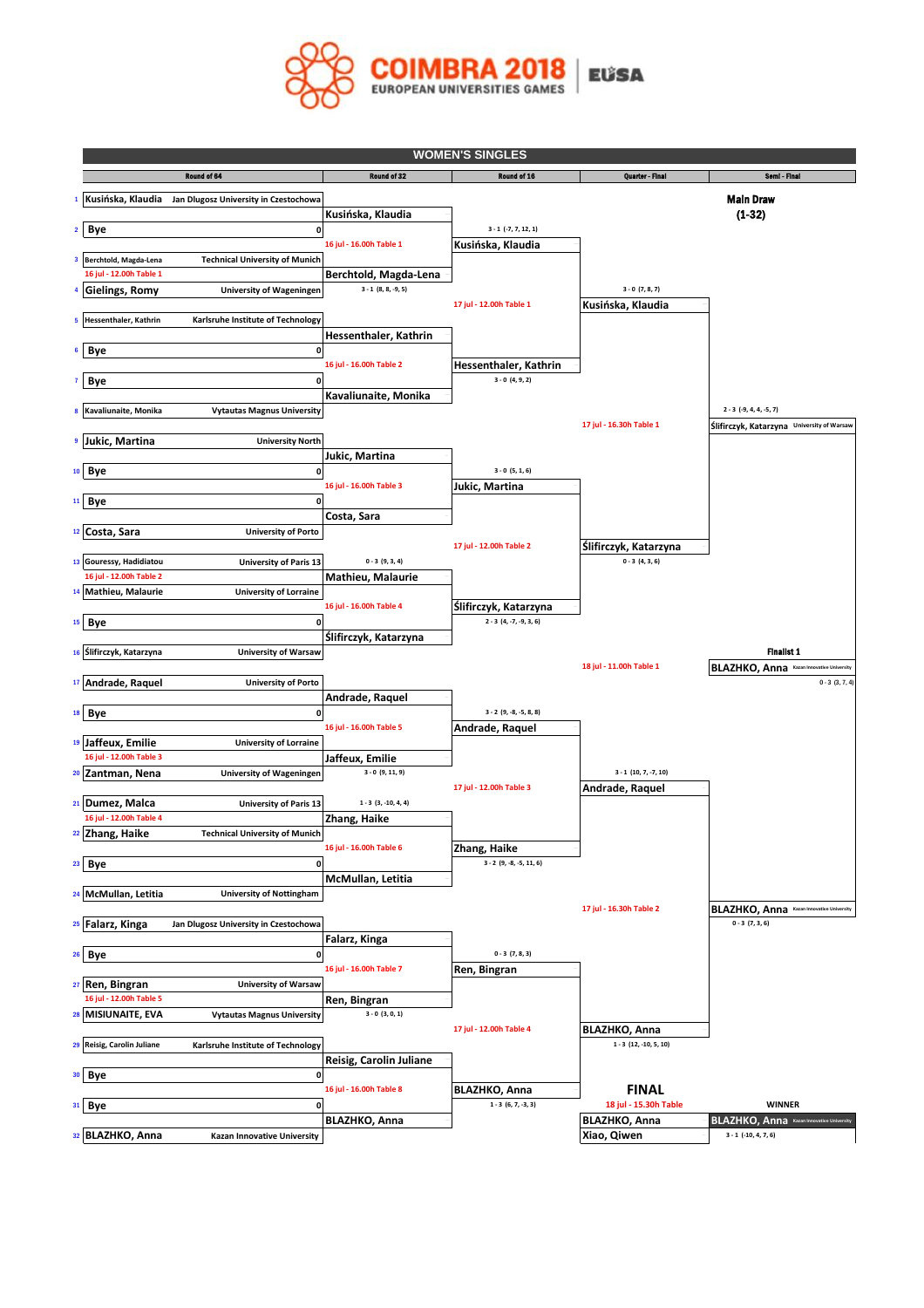

|    |                                               | Round of 64                                             | Round of 32                                   | Round of 16                          | Quarter - Final            | Semi - Final                                                                  |
|----|-----------------------------------------------|---------------------------------------------------------|-----------------------------------------------|--------------------------------------|----------------------------|-------------------------------------------------------------------------------|
|    |                                               |                                                         |                                               |                                      |                            |                                                                               |
|    | 33 Venckute, Vitaija                          | <b>Vytautas Magnus University</b>                       |                                               |                                      |                            | <b>Main Draw</b>                                                              |
|    |                                               |                                                         | Venckute, Vitaija                             |                                      |                            | $(33 - 64)$                                                                   |
|    | 34 Bye                                        | 0                                                       |                                               | $3 - 1$ (-9, 3, 3, 8)                |                            |                                                                               |
|    |                                               |                                                         | 16 jul - 16.30h Table 1                       | Venckute, Vitaija                    |                            |                                                                               |
|    | 35 Bye                                        | 0                                                       |                                               |                                      |                            |                                                                               |
| 36 | Lefranc, Elodie                               | <b>University of Paris 13</b>                           | Lefranc, Elodie                               |                                      | $2 - 3$ (-7, -8, 3, 11, 7) |                                                                               |
|    |                                               |                                                         |                                               | 17 jul - 12.00h Table 5              | King, Yolanda              |                                                                               |
| 37 | Merkel, Nina                                  | Karlsruhe Institute of Technology                       | $2 - 3 (6, 11, -9, -9, 7)$                    |                                      |                            |                                                                               |
|    | 16 jul - 12.00h Table 6                       |                                                         | Prusinska, Hanna                              |                                      |                            |                                                                               |
| 38 | Prusinska, Hanna                              | <b>University of Warsaw</b>                             |                                               |                                      |                            |                                                                               |
|    |                                               |                                                         | 16 jul - 16.30h Table 2                       | King, Yolanda                        |                            |                                                                               |
| 39 | <b>Bye</b>                                    | 0                                                       |                                               |                                      |                            |                                                                               |
|    |                                               |                                                         | King, Yolanda                                 |                                      |                            |                                                                               |
|    | 40 King, Yolanda                              | <b>University of Nottingham</b>                         |                                               |                                      |                            | $0 - 3(8, 8, 5)$                                                              |
|    |                                               |                                                         |                                               |                                      | 17 jul - 16.30h Table 3    | Xiao, Qiwen<br><b>University of Paris 13</b>                                  |
| 41 | Petrovic, Lucija                              | <b>University North</b>                                 |                                               |                                      |                            |                                                                               |
|    | 42 Bye                                        | 0                                                       | Petrovic, Lucija                              | $0 - 3(1, 1, 2)$                     |                            |                                                                               |
|    |                                               |                                                         | 16 jul - 16.30h Table 3                       | Maier, Regina                        |                            |                                                                               |
| 43 | Maier, Regina                                 | <b>Technical University of Munich</b>                   |                                               |                                      |                            |                                                                               |
|    | 16 jul - 12.00h Table 7                       |                                                         | Maier, Regina                                 |                                      |                            |                                                                               |
| 44 | Teixeira, Inês                                | <b>University of Porto</b>                              | $3 - 0$ (10, 6, 4)                            |                                      |                            |                                                                               |
|    |                                               |                                                         |                                               | 17 jul - 12.00h Table 6              | Xiao, Qiwen                |                                                                               |
| 45 | Xiao, Qiwen                                   | <b>University of Paris 13</b>                           |                                               |                                      | $0 - 3(8, 5, 9)$           |                                                                               |
|    |                                               |                                                         | Xiao, Qiwen                                   |                                      |                            |                                                                               |
|    | <sup>46</sup> Bye                             | 0                                                       |                                               |                                      |                            |                                                                               |
|    |                                               | 0                                                       | 16 jul - 16.30h Table 4                       | Xiao, Qiwen<br>$3 - 1$ (-9, 6, 5, 8) |                            |                                                                               |
| 47 | Bye                                           |                                                         | <b>IVANOVA, Diana</b>                         |                                      |                            |                                                                               |
|    | 48 IVANOVA, Diana                             | Kazan Innovative University                             |                                               |                                      |                            | <b>Finalist 2</b>                                                             |
|    |                                               |                                                         |                                               |                                      | 18 jul - 11.00h Table 2    | Xiao, Qiwen<br><b>University of Paris 13</b>                                  |
| 49 |                                               | Załomska, Roksana Jan Dlugosz University in Czestochowa |                                               |                                      |                            | $3 - 2$ (-9, 8, 7, -10, 11)                                                   |
|    |                                               |                                                         | Załomska, Roksana                             |                                      |                            |                                                                               |
|    | 50 Bye                                        | 0                                                       |                                               | $3 - 0$ $(1, 6, 10)$                 |                            |                                                                               |
|    |                                               |                                                         | 16 jul - 16.30h Table 5                       | Załomska, Roksana                    |                            |                                                                               |
| 51 | Germain, Laurence                             | <b>University of Lorraine</b>                           |                                               |                                      |                            |                                                                               |
| 52 | 16 jul - 12.00h Table 8<br>Tauriene, Kristina |                                                         | Tauriene, Kristina<br>$1 - 3$ $(-8, 3, 6, 3)$ |                                      | $3 - 0 (1, 7, 2)$          |                                                                               |
|    |                                               | <b>Vytautas Magnus University</b>                       |                                               | 17 jul - 12.00h Table 7              | Załomska, Roksana          |                                                                               |
| 53 | <b>Broersen, Simone</b>                       | <b>University of Wageningen</b>                         | $3 - 0 (0, 0, 0)$                             |                                      |                            |                                                                               |
|    |                                               |                                                         | <b>Broersen, Simone</b>                       |                                      |                            |                                                                               |
|    | 54 Bye                                        | $\mathbf 0$                                             |                                               |                                      |                            |                                                                               |
|    |                                               |                                                         | 16 jul - 16.30h Table 6                       | <b>Broersen, Simone</b>              |                            |                                                                               |
|    | 55 Bye                                        | 0                                                       |                                               | $3 - 1$ (4, -11, 7, 6)               |                            |                                                                               |
|    |                                               |                                                         | Hutchings, Amy                                |                                      |                            |                                                                               |
|    | 56 Hutchings, Amy                             | <b>University of Nottingham</b>                         |                                               |                                      |                            |                                                                               |
|    | 57 Koscak, Tajana                             | <b>University North</b>                                 |                                               |                                      | 17 jul - 16.30h Table 4    | Załomska, Roksana an Dispos University in Cont<br>$3 - 2 (6, -12, -4, 10, 5)$ |
|    |                                               |                                                         | Koscak, Tajana                                |                                      |                            |                                                                               |
|    | 58 Bye                                        | 0                                                       |                                               | $0 - 3(10, 7, 6)$                    |                            |                                                                               |
|    |                                               |                                                         | 16 jul - 16.30h Table 7                       | Matos, Margarida                     |                            |                                                                               |
|    | 59 Bye                                        | 0                                                       |                                               |                                      |                            |                                                                               |
|    |                                               |                                                         | Matos, Margarida                              |                                      |                            |                                                                               |
|    | 60 Matos, Margarida                           | <b>University of Porto</b>                              |                                               |                                      |                            |                                                                               |
|    |                                               |                                                         |                                               | 17 jul - 12.00h Table 8              | Nowocin, Katarzyna         |                                                                               |
|    | 61 Geronimi, Gwen                             | University of Paris 13                                  | $1 - 3$ $(7, 7, -2, 9)$                       |                                      | $0 - 3(4, 8, 4)$           |                                                                               |
|    | 16 jul - 12.30h Table 1                       |                                                         | Nowocin, Katarzyna                            |                                      |                            |                                                                               |
|    | 62 Nowocin, Katarzyna                         | <b>University of Warsaw</b>                             | 16 jul - 16.30h Table 8                       | Nowocin, Katarzyna                   |                            |                                                                               |
|    | 63 Bye                                        | 0                                                       |                                               | $3 - 2$ (-4, 8, 5, -3, 10)           |                            |                                                                               |
|    |                                               |                                                         | GUSEVA, Ekaterina                             |                                      |                            |                                                                               |
| 64 | GUSEVA, Ekaterina                             | Kazan Innovative University                             |                                               |                                      |                            |                                                                               |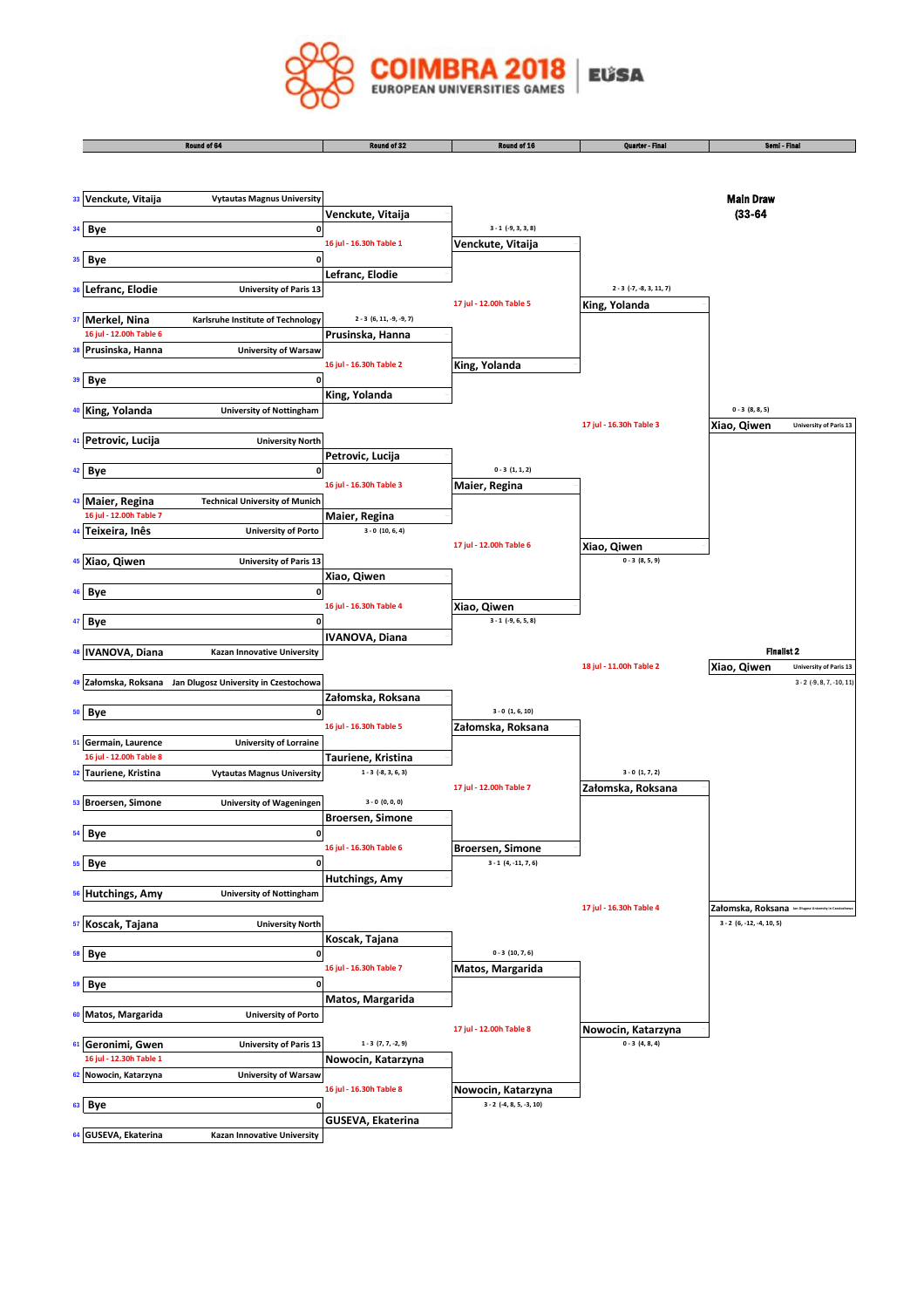

## **PARA TABLE TENNIS**

## **Two players advance to the Main Draw**

| Game               | Day       |       | Hour Table    |                         |     | <b>GROUP A</b>                                     |         | . .              |                          | 4                        | Pts. | Pos. |
|--------------------|-----------|-------|---------------|-------------------------|-----|----------------------------------------------------|---------|------------------|--------------------------|--------------------------|------|------|
| $1-4$<br>$2 - 3$   | 16 jul    | 12.30 | $\frac{2}{3}$ |                         | 27  | Debeyssac, Elias<br><b>University of Bordeaux</b>  |         | 3 - 0<br>6, 2, 4 | $0 - 3$<br>$-11, -6, -9$ | $3 - 1$<br>$10, -5, 13,$ |      |      |
| $1-2$<br>$3-4$     | 16 jul    | 15.30 | 5             | ъ                       | 118 | Araujo, Bruno<br>tituto Politécnico de Setú        | $0 - 3$ |                  | $0 - 3$<br>$-2, -6, -2$  | $0 - 3$<br>$-8, -4, -8$  |      |      |
| $2 - 4$<br>$3 - 1$ | $17$ -Jul | 15.00 | 5 <b>I</b>    | $\overline{\mathbf{3}}$ | 60  | Lorenzini, Francesco<br><b>University of Siena</b> | $3 - 0$ | $3 - 0$          |                          | $3 - 0$<br>5, 9, 3       | b    |      |
|                    |           |       |               | 4.                      | 90  | Morusiewicz, Hubert University of Zielona Gora     | $1 - 3$ | $3 - 0$          | $0 - 3$                  |                          |      |      |

| Game    | Day       | Hour  | <b>Table</b> |                         |     | <b>GROUP B</b>  |                                             |         | m       |               |                    | Pts.                                                                | Pos. |
|---------|-----------|-------|--------------|-------------------------|-----|-----------------|---------------------------------------------|---------|---------|---------------|--------------------|---------------------------------------------------------------------|------|
| $1-4$   | 16 jul    | 12.30 | 41           |                         | 77  | Olczak, Mariusz | Jagiellonian University                     |         | 3 - 0   | $0 - 3$       | $3 - 1$            |                                                                     |      |
| $2 - 3$ |           |       |              |                         |     |                 |                                             |         | 9, 4, 6 | $-7, -10, -7$ |                    | $\left[ \frac{11}{7}, \frac{-7}{5}, \frac{9}{3} \right]$ 3-4 (0,75) |      |
| $1 - 2$ | 16 jul    | 15.30 | 71           |                         | 117 | Ozay, Kerim     | <b>Ozyegin University</b>                   | $0 - 3$ |         | $0 - 3$       | $0 - 3$            |                                                                     |      |
| $3-4$   |           |       |              |                         |     |                 |                                             |         |         | $-4, -2, -10$ | $-6, -3, -7$       |                                                                     |      |
| $2-4$   | $17$ -Jul | 15.00 | 71           | $\overline{\mathbf{3}}$ | 28  |                 | BERTHIER, Clément versity of Clermont Auvel | $3 - 0$ | $3 - 0$ |               | $2 - 3$            |                                                                     |      |
| $3-1$   |           |       |              |                         |     |                 |                                             |         |         |               | $10, 8, 8, -13, -$ | $5 - 3$                                                             |      |
|         |           |       |              |                         | 22  |                 | SEOANE, ALBERTO technic University of Cata  | $1 - 3$ | $3 - 0$ | $3 - 2$       |                    |                                                                     |      |
|         |           |       |              |                         |     |                 |                                             |         |         |               |                    | 4-5 (0,80)                                                          |      |

| Jogo    | Data      |       | Hora Mesa | <b>PTT Wheelchair</b>                                   |         |                         |                              | Pts. | Pos. |
|---------|-----------|-------|-----------|---------------------------------------------------------|---------|-------------------------|------------------------------|------|------|
| $2 - 3$ | 16 jul    | 12.30 |           | Pedrona, Guillaume Lycee Dumont d'Urville<br>26         |         | $3 -$<br>$19,6,-16,6,7$ | $3 - 0$<br>3, 7, 5           |      |      |
| $1 - 2$ | $17$ -Jul | 15.30 |           | Annaelle, Bonnot<br><b>University of Le Havre</b><br>29 | $2 - 3$ |                         | $2 - 3$<br>$ 6,-9,-9,7,-12 $ |      |      |
| $3-1$   | $17$ -Jul | 16.30 |           | Guresic, Slobodanka University of Montenegro<br>69      | $0 - 3$ | $3 - 2$                 |                              |      |      |